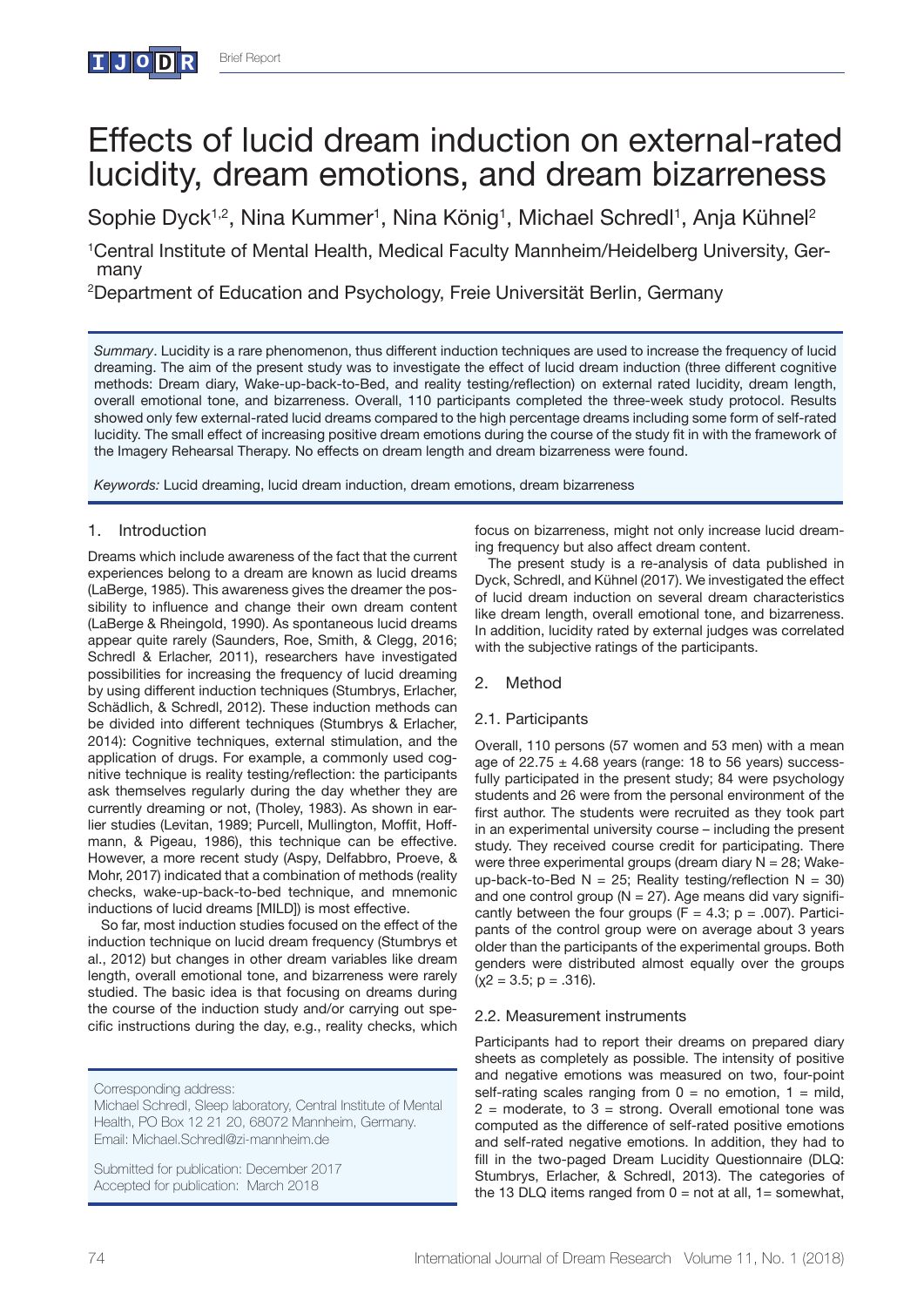

| <b>Experimental Group</b>        | <b>Baseline</b> | Week 1     | Week 2     | Week 3     |
|----------------------------------|-----------------|------------|------------|------------|
| Dream Diary ( $N = 28$ )         | $N = 0/17$      | $N = 0/18$ | $N = 0/16$ | $N = 0/20$ |
| Wake-up-Back-to-Bed ( $N = 25$ ) | $N = 0/12$      | $N = 1/14$ | $N = 1/12$ | $N = 1/12$ |
| Critical Reflection ( $N = 30$ ) | $N = 2/20$      | $N = 1/21$ | $N = 1/16$ | $N = 1/12$ |
| Control Group (N=27)             | $N = 1/17$      | $N = 2/20$ | $N = 3/19$ | $N = 0/18$ |
| Total Sample ( $N = 110$ )       | $N = 3/66$      | $N = 4/73$ | $N = 5/63$ | $N = 2/62$ |

*Table 1*. Number of pre-lucid and lucid dreams of all remembered dreams in all four groups for each measurement

 $2 =$  moderately,  $3 =$  pretty much,  $4 =$  very much and encompassed participants' awareness of dreaming, control of changing dream content and remembrance of waking life and intention. Item 1 of the DLQ was formulated as follows: "I was aware that I was dreaming.". In addition to the 12 original items devised by Stumbrys et al. (2013) an extra question was added: "I was sure that events in my dream would not affect reality". The total score consisted of the means of the 13 items. Internal consistency of the DLQ was r = .893 (Dyck et al., 2017).

#### 2.3. Dream content analysis

Several dream content analytic scales were adopted from Schredl (1999): Positive and negative dream emotions (coded as  $0 =$  none,  $1 =$  mild,  $2 =$  moderate, to  $3 =$  strong) and bizarreness (1 = possible in wake life and resemble normal daily experience;  $2 =$  possible in real life, but unusual course of events and elements;  $3 =$  one to two fantasy objects, bizarre elements and actions that are impossible in real life; 4 = frequent fantasy objects, bizarre elements or actions that are impossible in real life). Interrater reliabilities for these scales were high: bizarreness:  $r = .765$ : positive emotions:  $r = .642$ ; negative emotions:  $r = .825$  (Schredl, Burchert, & Grabatin, 2004). The lucidity scale was presented to the rater in the following way: "Does the dream-self think about whether the current experiences could be a dream? Does s/he come to the explicit conclusion that it is a dream?" (Schredl & Noveski, 2017). The format was a three-point scale:  $0 =$  no evidence of lucidity in the dream,  $1 =$  prelucid: dream-self thinks about whether this is a dream, but

does not become lucid and 2 = lucid: dream-self knows s/ he is dreaming. The interrater reliability of this scale was also high: Cohen's kappa = .92 (Schredl & Noveski, 2017). A scale measuring study references within the dream was newly developed: "Are there references in the dream related to the study protocol, e.g. keeping a diary, instructions regarding the Wake-up-back-to-Bed technique (getting up at several times, extracting dream content (reading a dream and writing it down), recognizing dream content, autosuggestion) and reality testing/reflection (Asking whether one is currently awake or dreaming; noticing allusions of dreaming) or occurrence of the experimenter (Sophie Dyck)." This variable was coded with 1 if at least one study reference was present in the dream report.

## 2.4. Procedure

Participants were randomized into the three experimental groups (dream diary, Wake-up-back-to-Bed, reality testing/reflection) and the control group. They received their questionnaire package with the instructions via e-mail. Altogether, 128 questionnaires were handed out. After the baseline measurement, participants completed the three-week protocol and filled in the dream diary sheet and the DLQ three additional times at intervals of one week. The detailed instructions for the three induction groups are presented in Dyck et al. (2017), e.g., recording all remembered dreams as completely as possible in the dream diary group or how to carry out reality checks about ten times per day in the reality testing/reflection group.

*Table 2*. Dream length (word count) in all four groups for each measurement

| <b>Experimental Group</b>        | Dream length       | Dream length      | Dream length      | Dream length      |
|----------------------------------|--------------------|-------------------|-------------------|-------------------|
|                                  | <b>Baseline</b>    | Week 1            | Week 2            | Week 3            |
| Dream Diary ( $N = 28$ )         | $89.76 \pm 70.91$  | $64.44 \pm 36.88$ | $65.25 \pm 44.93$ | $76.75 \pm 59.75$ |
|                                  | $(N=17)$           | $(N=18)$          | $(N=16)$          | $(N=20)$          |
| Wake-up-Back-to-Bed ( $N = 25$ ) | $62.00 \pm 110.77$ | $38.86 \pm 35.02$ | $24.67 \pm 27.85$ | $40.25 \pm 46.03$ |
|                                  | $(N=12)$           | $(N=14)$          | $(N=12)$          | $(N=12)$          |
| Critical Reflection ( $N = 30$ ) | $53.40 \pm 39.73$  | $53.71 + 54.83$   | $44.94 + 33.76$   | $50.50 \pm 28.05$ |
|                                  | $(N=20)$           | $(N=21)$          | $(N=16)$          | $(N=12)$          |
| Control Group (N=27)             | $66.82 \pm 49.10$  | $54.90 \pm 45.91$ | $58.37 \pm 39.70$ | $59.94 \pm 53.93$ |
|                                  | $(N=17)$           | $(N=20)$          | $(N=19)$          | $(N=18)$          |
| Total Sample ( $N = 110$ )       | $67.79 \pm 67.57$  | $53.84 \pm 44.79$ | $50.29 \pm 39.64$ | $59.73 \pm 51.31$ |
|                                  | $(N=66)$           | $(N=73)$          | $(N=63)$          | $(N=62)$          |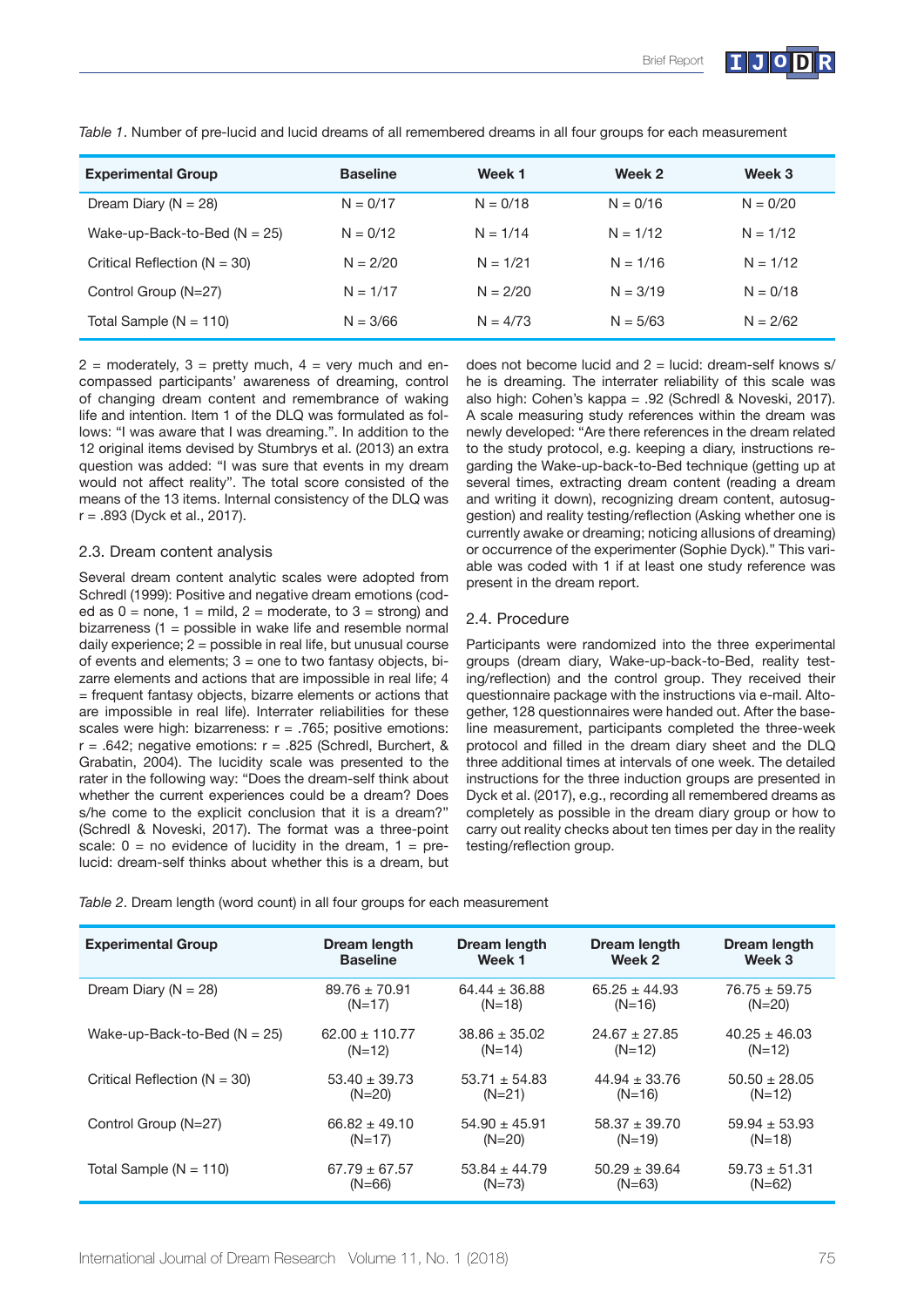| <b>Experimental Group</b>        | <b>Emotional tone</b> | <b>Emotional tone</b> | <b>Emotional tone</b> | <b>Emotional tone</b> |
|----------------------------------|-----------------------|-----------------------|-----------------------|-----------------------|
|                                  | <b>Baseline</b>       | Week 1                | Week 2                | Week 3                |
| Dream Diary ( $N = 28$ )         | $-0.42 \pm 2.23$      | $0.11 \pm 2.27$       | $-0.56 \pm 1.79$      | $0.40 \pm 1.43$       |
|                                  | $(N=17)$              | $(N=18)$              | $(N=16)$              | $(N=20)$              |
| Wake-up-Back-to-Bed ( $N = 25$ ) | $0.50 \pm 1.88$       | $0.36 \pm 1.55$       | $0.17 \pm 1.99$       | $0.42 \pm 1.51$       |
|                                  | $(N=12)$              | $(N=14)$              | $(N=12)$              | $(N=12)$              |
| Critical Reflection ( $N = 30$ ) | $-0.20 \pm 1.77$      | $-0.24 \pm 1.81$      | $-0.60 \pm 2.20$      | $0.92 \pm 1.88$       |
|                                  | $(N=20)$              | $(N=21)$              | $(N=15)$              | $(N=12)$              |
| Control Group (N=27)             | $-0.69 \pm 1.62$      | $-0.42 \pm 2.06$      | $-0.44 + 2.04$        | $0.18 \pm 2.43$       |
|                                  | $(N=16)$              | $(N=19)$              | $(N=18)$              | $(N=17)$              |
| Total Sample ( $N = 110$ )       | $-0.25 \pm 1.83$      | $-0.83 \pm 1.94$      | $-0.39 \pm 1.98$      | $0.44 \pm 1.83$       |
|                                  | $(N=65)$              | $(N=72)$              | $(N=61)$              | $(N=61)$              |

*Table 3*. Overall emotional tone (self-ratings) in all groups during all four measurement points

The 110 completed dream diary sheets and DLQ questionnaires were returned to the author at the end of the study period. The dream reports in dream diary sheets were typewritten, randomized and serially numbered. Dream length was determined as word count. An external rater coded the dreams along the scales presented in the dream content analysis section. Statistical analysis was performed using SPSS for macOS Sierra 10.12.4.

Mixed models were used to check on effects of means in dream length in the interaction of the group belonging and the study period. Mixed models were also used to study the effects on overall emotional tone and bizarreness. Spearman rank correlations between lucidity and DLQ total score, self-rated positive and negative emotions and judge rated positive and negative emotions were computed.

## 3. Results

Overall, 264 dream reports were collected during the four measurement points of the study. Fourteen dreams were rated by the external judge to be either pre-lucid  $(N = 6)$  or lucid ( $N = 8$ ). The descriptive statistics of pre-lucid or lucid dreams for all groups during all four measurement points are shown in Table 1. Due to very small sample size, statistical tests could not be performed; however, the figures indicate that there is no systematic effect of the lucid dream induction technique on the occurrence of lucid dreams. External rated lucidity (dream being pre-lucid or lucid) correlated significantly with the DLQ total score ( $r = .128$ ; p = .043; N = 249).

Dream length for all groups for all four measurement points can be seen in Table 2. Results of mixed models showed a significant group effect ( $F = 4.5$ ; p = .004) but no significant time effect (F = 1.7;  $p = .169$ ) nor a significant interaction  $(F = 0.3; p = 0.980)$ . The group keeping a dream diary had a higher total score in dream length (74.15  $\pm$  54.63 words;  $N = 71$ ) than the other groups. The figures for the overall emotional tone of dreams are shown in Table 3. Results of this mixed model showed no significant group effect  $(F = 1.3; p = .264)$  but a marginally significant time effect  $(F = 2.1; p = .099)$ : the overall emotional tone evolved to be more positive during the course of the study. The interaction of group and measurement was not significant ( $F = 0.3$ ;  $p = 0.966$ ). Dream bizarreness for all groups over the course of the study is depicted in Table 4. Results of this mixed model showed neither a significant group effect ( $F = 2.0$ ;  $p = .109$ ) nor were there a significant time effects (F = 0.4;  $p = .732$ ) or interaction (F = 0.5;  $p = .892$ ).

3.8% of the dreams included study references. The following examples illustrate the incorporation: "I had a dream

*Table 4*. Bizarreness of all remembered dreams in the four groups for each measurement

| <b>Experimental Group</b>        | <b>Bizarreness</b> | <b>Bizarreness</b> | <b>Bizarreness</b> | <b>Bizarreness</b> |
|----------------------------------|--------------------|--------------------|--------------------|--------------------|
|                                  | <b>Baseline</b>    | Week 1             | Week 2             | Week 3             |
| Dream Diary ( $N = 28$ )         | $2.06 \pm 0.97$    | $1.94 \pm 1.00$    | $1.88 \pm 1.31$    | $2.05 \pm 1.10$    |
|                                  | $(N=17)$           | $(N=18)$           | $(N=16)$           | $(N=20)$           |
| Wake-up-Back-to-Bed ( $N = 25$ ) | $1.50 \pm 1.00$    | $1.64 \pm 0.93$    | $1.67 \pm 1.07$    | $1.58 \pm 0.90$    |
|                                  | $(N=12)$           | $(N=14)$           | $(N=12)$           | $(N=12)$           |
| Critical Reflection ( $N = 30$ ) | $1.75 \pm 1.07$    | $1.52 \pm 0.68$    | $2.06 \pm 1.00$    | $1.33 \pm 0.49$    |
|                                  | $(N=20)$           | $(N=21)$           | $(N=16)$           | $(N=12)$           |
| Control Group (N=27)             | $1.76 \pm 1.03$    | $1.95 \pm 1.28$    | $2.05 \pm 1.08$    | $1.89 \pm 1.08$    |
|                                  | $(N=17)$           | $(N=20)$           | $(N=19)$           | $(N=18)$           |
| Total Sample ( $N = 110$ )       | $1.79 \pm 1.02$    | $1.77 \pm 1.00$    | $1.94 \pm 1.11$    | $1.77 \pm 0.98$    |
|                                  | $(N=66)$           | $(N=73)$           | $(N=63)$           | $(N=62)$           |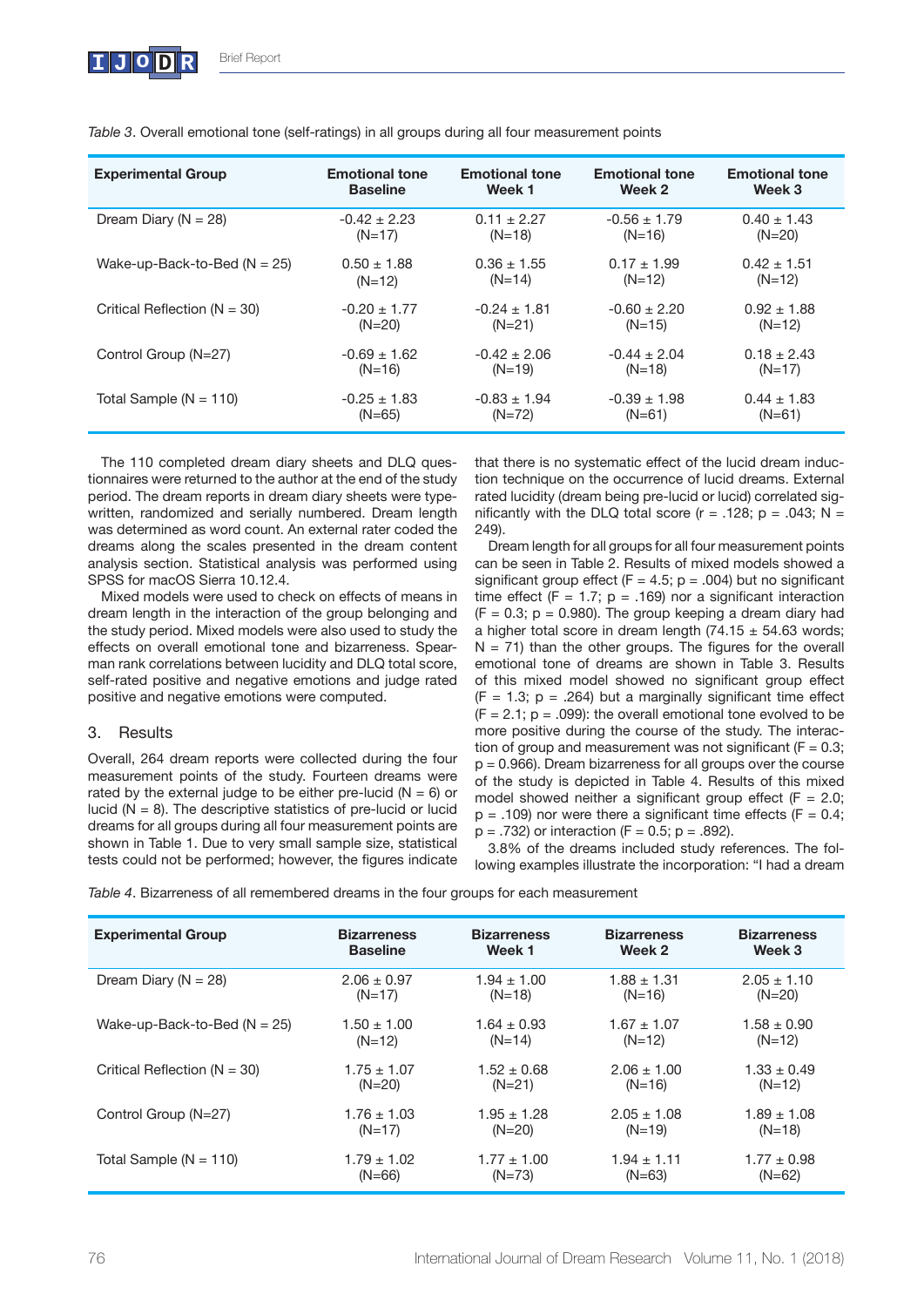about the study and what's going to happen and that everyone I know was asking me about it."; "Due to performing reality checks, I was afraid of not being able to wake up or not able to differentiate between sleep and reality."

### 4. Discussion

The findings in the present study indicated that there no systematic effects of lucid dream induction techniques on dream characteristics like dream length and dream bizarreness and there was also no clear-cut effect on increasing the frequency of pre-lucid and lucid dreams. Solely, a small effect on dream emotions (more positive dream emotions after three weeks) was found.

As discussed in Dyck et al. (2017) the lucid dream induction effect was quite small compared to similar studies in the field (Stumbrys et al., 2012); an effect that might be explained by relatively low motivation in this sample (received course credits but did not have a specific interest in lucid dreaming, e.g., compared to Aspy et al. (2017) who included participants responding to an advertisement regarding their induction study). The motivation might be increased by sending out reminders regarding the reality checks and an internet-based protocol to ensure the adherence to the wake-up-back-to-bed technique.

Overall, the percentage of externally rated pre-lucid and lucid dreams was relatively small (5.3%), especially when compared with the percentage of dreams including some form of lucidity measured via the five-point self-rating scale "I was aware that I was dreaming."; about 50% of the dreams were rated to include lucidity "somewhat", "moderately", "pretty much", or "very much" (Dyck et al., 2017). In view of the small correlation between the DLQ total score and the external rated lucidity, the question arises as to whether some form of lucidity ("I was somewhat aware that I was dreaming.") is different from the typical definition of lucid dreaming as having the clear realization within the dream that one is dreaming (LaBerge, 1985). One explanation might be that brief and transient thoughts about being in a dream might not be recorded, i.e., might be missing from the dream report – this lack of reporting every detail of the dream has been shown for emotions (Schredl & Doll, 1998) and bizarreness (Schredl & Erlacher, 2003). In order to validate lucid dream questionnaires like the DLQ (Stumbrys et al., 2013) or the LuCid (Voss, Schemelleh-Engel, Windt, Frenzel, & Hobson, 2013), it would be very interesting to carry out in-depth qualitative studies into the specific dream experiences associated with dreams that are not fully lucid ("I am fully aware that I am dreaming") but contain some form of lucidity measured on the self-rating scales of the respective questionnaire.

The marginally significant increase of emotional tone over the course of the study might be explained by the participants' expectations that lucid dreaming allows some form of control, also in negatively toned dreams. This would fit in the framework of the Imagery Rehearsal Therapy (Krakow & Zadra, 2010) – a very effective method for coping with nightmares which is based on confrontation and mastery. We did not find significant effects on dream length and dream bizarreness; nevertheless it seems interesting to study the effect of lucid dream induction techniques on dream content more closely. As participants were asked only at four mornings during the study period to report dreams (if recalled) and not every morning during the three weeks, the statistical power of the study was not very high (as the

number of dream reports are quite small) and thus might be a factor accounting for the non-significant findings. More dreams per participant would have improved this issue. As formulated in the introduction section, the specific form of focusing on dreams, their closeness to reality (reality check technique) might affect dream content in some way, not only increase lucidity.

The diary group reported longer dreams compared to the other groups; this is plausible given the instructions this group received, i.e., recording their dreams as completely as possible, etc. (Dyck et al., 2017). The dream-enhancing effect of keeping a dream diary has been reported previously (Schredl, 2007).

Interestingly, 3.8% of participants' dreams were affected by participating in the study. This findings supports the continuity hypothesis of dreaming (Schredl, 2003) stating that waking life experiences are reflected in dreams. This figure is higher compared to studies that only include a dream diary without induction instructions (0.8%) but considerably lower compared to laboratory studies (19.4%) (Schredl, 2008). It would be very interesting to investigate the effect of lucid dream studies carried out in the laboratory on the incorporation rate of study-related topics.

To conclude, although only small effects of the induction methods on dream characteristics were found, this pilot study clearly indicates that it might be fruitful for future lucid dream induction studies to investigate whether dream contents are affected in addition to the common measures of lucidity.

#### **References**

- Aspy, D. J., Delfabbro, P., Proeve, M., & Mohr, P. (2017). Reality testing and the mnemonic induction of lucid dreams: Findings from the national Australian lucid dream induction study. Dreaming, 27(3), 206-231.
- Dyck, S., Schredl, M., & Kühnel, A. (2017). Lucid dream induction using three different cognitive methods. International Journal of Dream Research, 10(2), 151-156.
- Krakow, B., & Zadra, A. L. (2010). Imagery Rehearsal Therapy: Principles and Practice. Sleep Medicine Clinics, 5, 289- 298.
- LaBerge, S. P. (1985). Lucid dreaming. Los Angeles: Jeremy P. Tarcher.
- LaBerge, S. P., & Rheingold, H. (1990). Exploring the world of lucid dreaming. New York: Ballentine Books.
- Levitan, L. (1989). A comparison of three methods of lucid dream induction. NightLight: Lucitity Institute Newsletter, 1(3), 3, 9-12.
- Purcell, S., Mullington, J., Moffit, A., Hoffmann, R., & Pigeau, R. (1986). Dream self-reflectiveness as a learned cognitive skill. Sleep, 9(3), 423-437.
- Saunders, D. T., Roe, C. A., Smith, G., & Clegg, H. (2016). Lucid dreaming incidence: A quality effects meta-analysis of 50 years of research. Consciousness and Cognition, 43, 197-215.
- Schredl, M. (1999). Die nächtliche Traumwelt: Eine Einführung in die psychologische Traumforschung. Stuttgart: Kohlhammer.
- Schredl, M. (2003). Continuity between waking and dreaming: a proposal for a mathematical model. Sleep and Hypnosis, 5, 38-52.
- Schredl, M. (2007). Dream recall: models and empirical data. In D. Barrett & P. McNamara (Eds.), The new science of dreaming - Volume 2: Content, recall, and personality correlates (pp. 79-114). Westport: Praeger.